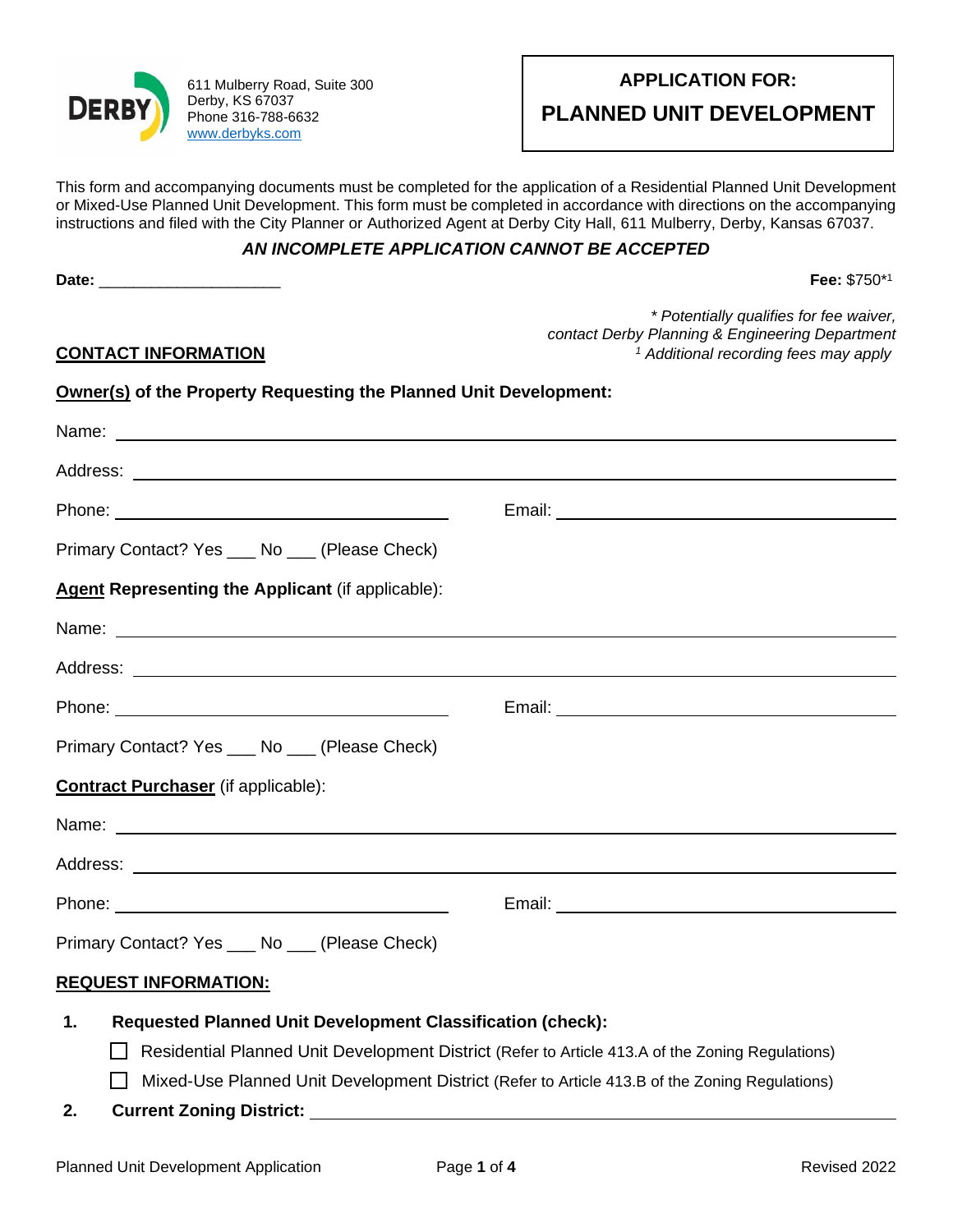**3. The property is presently used for** 

**and this Planned Unit Development is requested for the following reason(s):**

## **4. Location:**

- a. Address (if assigned):
- b. Legal Description: Lot(s) \_\_\_\_\_\_\_\_\_, Block \_\_\_\_\_\_, \_\_\_\_\_\_\_ contact the contact and Addition

c. If Property is not platted, a metes and bounds description and location map shall be provided with this application. A planned unit development request will not be officially approved until subject property/properties have been platted.

#### **5. General Information:**

- a. Size of Property: \_\_\_\_\_\_\_\_\_\_\_\_\_\_\_\_\_\_\_\_\_\_\_\_\_Square Feet
- b. Depth of Property: Feet
- c. Width of Property: Feet
- **6. Development Plan:** A development plan shall accompany this application. Please see attached instructions for specific requirements.

## **CERTIFICATION**

The undersigned acknowledges and certifies the following:

- 1. They certify that the information given herein is correct.
- 2. They have received and read the instruction material concerning the filing and hearing of this matter.
- 3. They have been advised of the fee requirements established and that the appropriate fee is herewith tendered.
- 4. This application is accompanied by a current ownership list certified by an abstractor for the notification area.
- 5. That all documents are attached hereto as noted in the instructions.
- 6. This application cannot be processed unless it is complete.

| Date                                |                                                                                                                                |
|-------------------------------------|--------------------------------------------------------------------------------------------------------------------------------|
| Date                                |                                                                                                                                |
| Date                                |                                                                                                                                |
|                                     |                                                                                                                                |
|                                     |                                                                                                                                |
|                                     |                                                                                                                                |
| <stamp date="" received=""></stamp> |                                                                                                                                |
|                                     | This application has been checked and found to be complete and accompanied by the required<br>City Planner or Authorized Agent |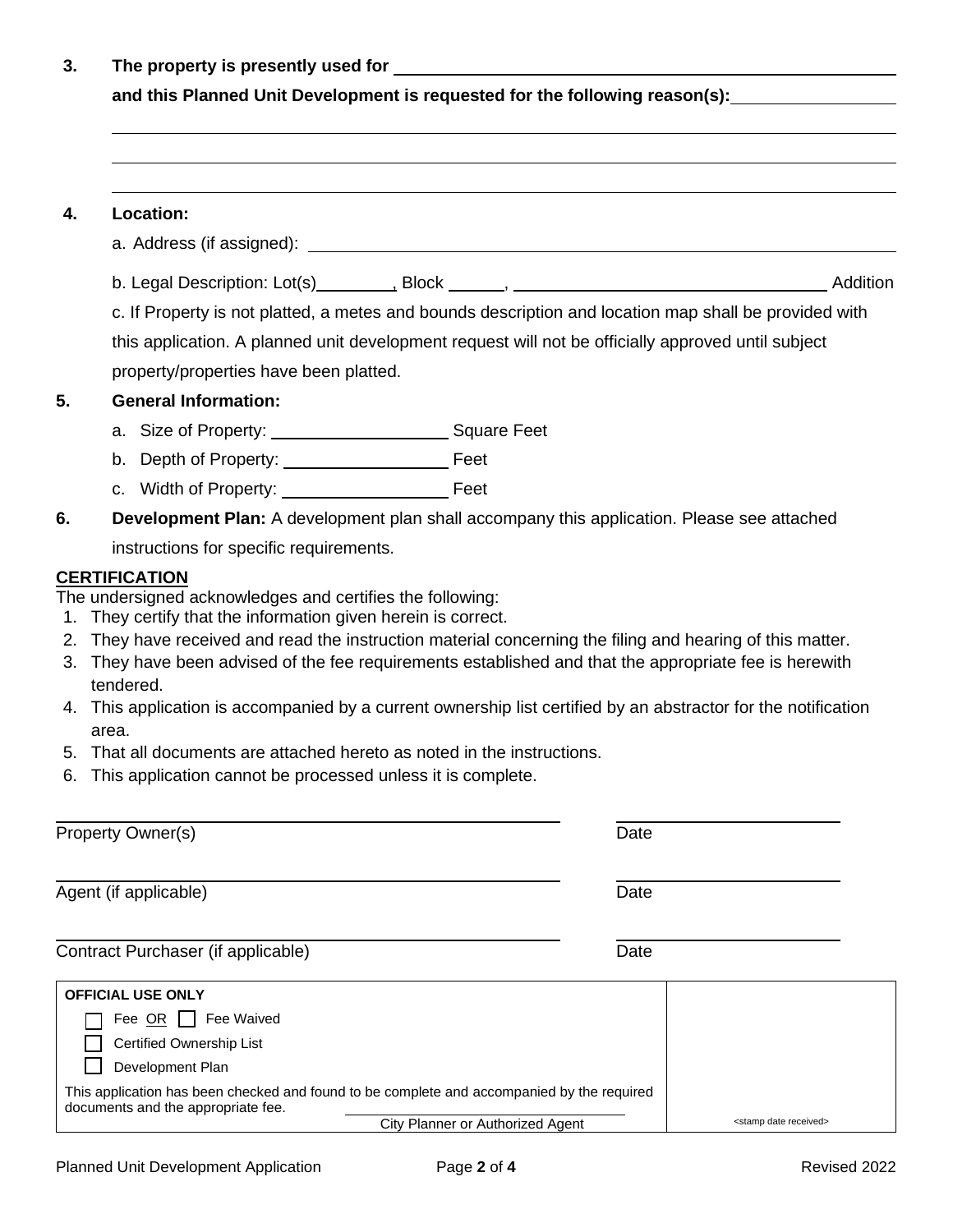# **INSTRUCTIONS FOR A**

# **PLANNED UNIT DEVELOPMENT DISTRICT**

1. **Application:** The application must be completed and signed by all owners of record of the application area.

In order for an application to be scheduled, it must be filed with the City Planner or Authorized Agent, by one of the specific "closing dates" established by the Planning Commission. A copy of the "closing dates" may be obtained upon request.

Checklists detailing the submittal requirements for preliminary and final PUDs are available online and are required to be submitted with the PUD application.

All planned unit development applicants are encouraged to meet with applicable City staff prior to filing an application. The purpose of the pre-application conference is to provide staff and the applicant an opportunity to discuss all forthcoming steps and any other applications or steps that may be necessary prior to commencement of a specific building project.

- 2. **Legal Description:** The legal description for the property subject to the PUD application must be accurate. If it is discovered during the processing of the application that the legal description submitted on the application is unclear or incorrect, then this may delay processing of the application. Should it be discovered that the legal description included as part of public notices is inaccurate, the Zoning Administrator may declare that notices are null and void and that the notification process, required by State Law, must be started over again. This will necessitate the repayment of the application fee. In this regard, at least 20 days must elapse between the date the legal notice is published and the public hearing date. Also, at least 20 days must elapse between the date of mailing notices to persons listed on the ownership list and the hearing date.
- 3. **Ownership List:** Applicants must submit a current ownership list certified by a licensed land abstractor. The ownership list shall include names, mailing addresses and zip codes of all landowners within 200 feet of the boundary of the area described in the application if within the city limits. If such area is located adjacent to the city limits, the ownership list, in addition to the 200 feet inside the city limits, shall also provide the names, mailing addresses and zip codes of all landowners extending 1,000 feet into the unincorporated area
- 4. **Fee:** The rezoning application must be accompanied by a filing fee of \$750.00. A planned unit development may qualify for a fee waiver, contact Derby Planning & Engineering department for more information.
- 5. **Public Hearing Sign:** A sign advertising the date, time, location, and purpose of the public hearing shall be posted on the property subject to rezoning a minimum of 20 days prior to the public hearing date. The sign shall remain onsite and continually displayed for the general public's viewing until after the public hearing.
- 6. **Development Plan:** The PUD application must be accompanied by a development plan. Please use the attached checklist to complete the required development plan(s) and associated documents.
- 7. **Additional Information**: Additional information and documents such as photographs, renderings, drawings, exhibits, site layout plans, or other reports may be submitted and/or required by the City